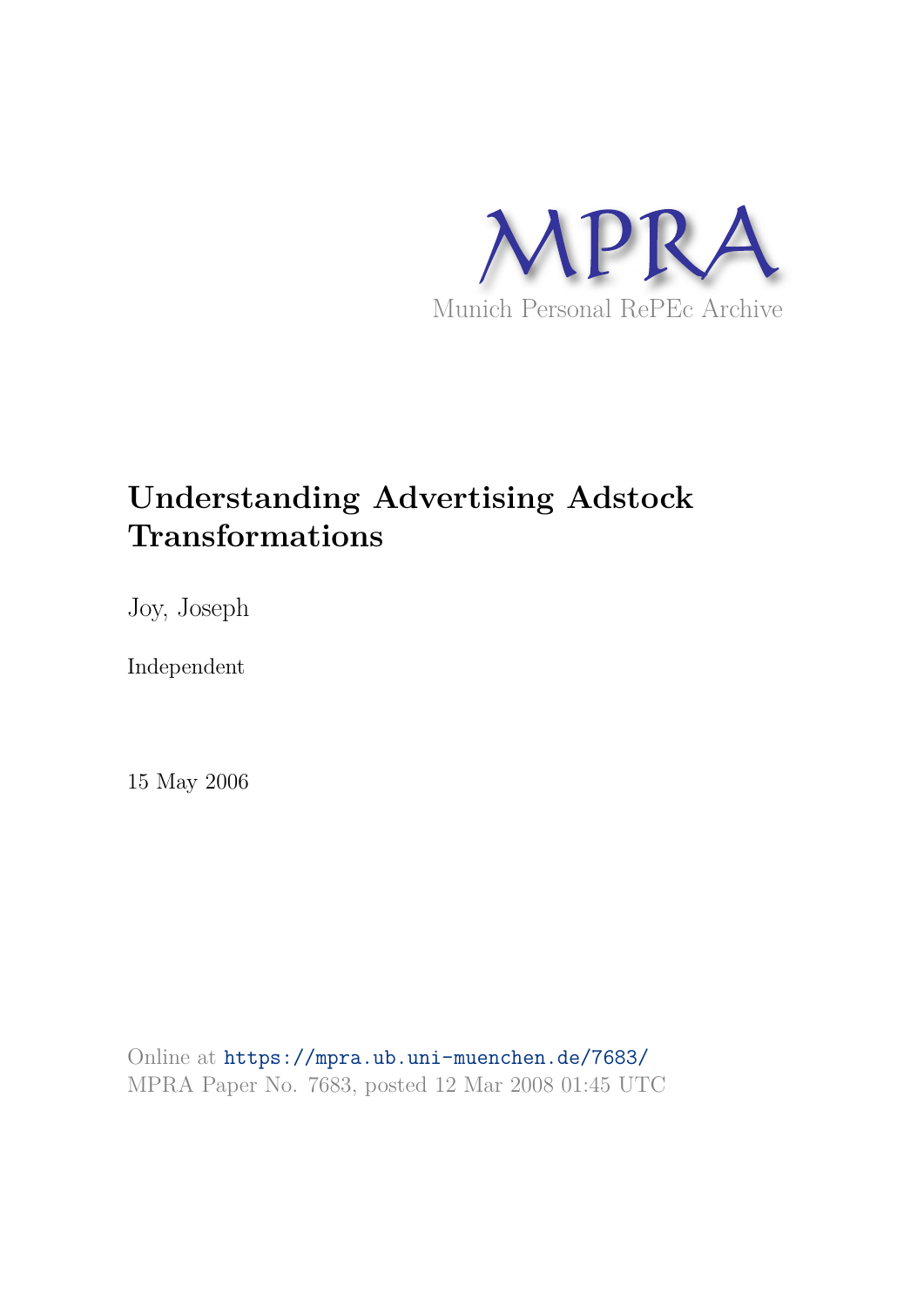# **UNDERSTANDING ADVERTISING ADSTOCK TRANSFORMATIONS**

**JOY V. JOSEPH<sup>1</sup>**

l.

<sup>&</sup>lt;sup>1</sup> The author is a Vice-President with Citigroup, NY, USA.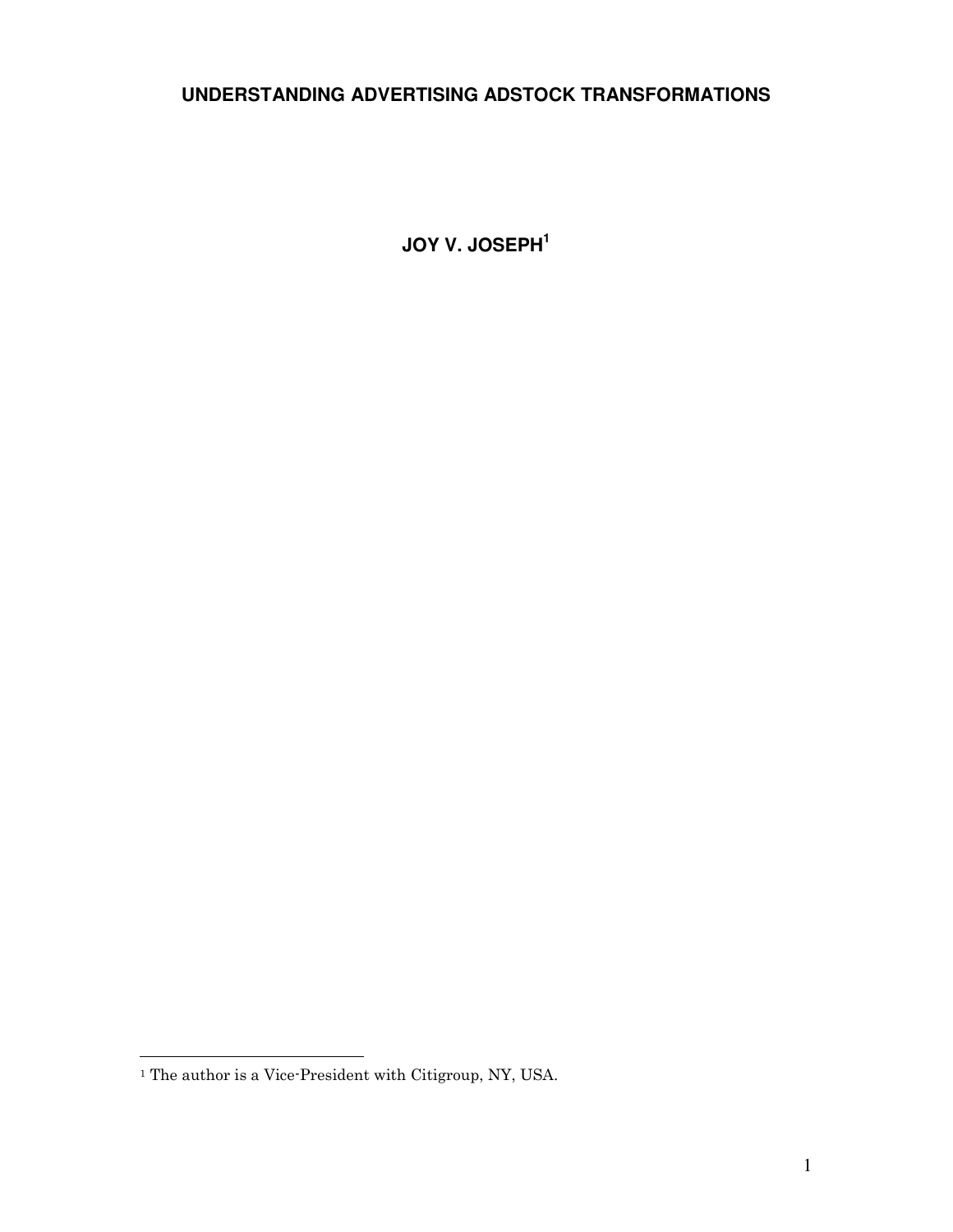## **ABSTRACT**

Advertising effectiveness and Return on Investment (ROI) are typically measured through econometric models that measure the impact of varying levels of advertising Gross Ratings Points (GRPs) on sales or on purchase decision and choice. TV advertising has both dynamic and diminishing returns effects on sales, different models capture these dynamic and nonlinear effects differently. This paper focuses on reviewing the econometric rationale behind the popularized Adstock transformation model that allows the inclusion of lagged and non-linear effects in linear models based on aggregate data.

**Keywords:** Advertising, Adstock Model, Non-linear transformation, Marketing-Mix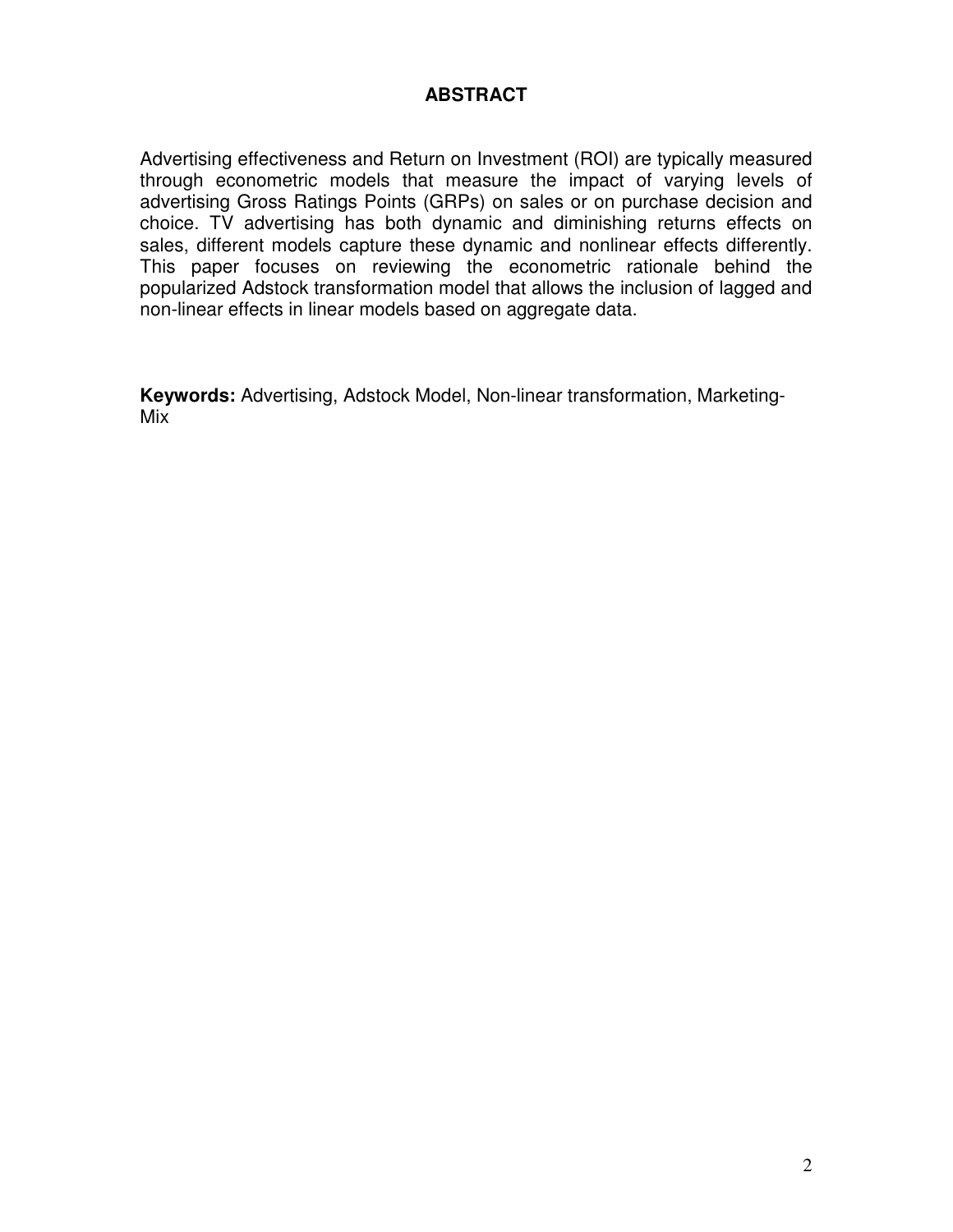## **1. Introduction**

This paper is intended as a review of existing models of Television Adstock transformations that enable the inclusion of dynamic and nonlinear effects of Television advertising within linear sales response models.

Television advertising is one of the largest investments for consumer marketing and companies invest a lot of effort in measuring the impact and ROI of TV advertising. This is typically done using either individual response (e.g. Discrete Choice models) aggregate response (e.g. Marketing-mix models). For the purposes of this paper, we will restrict our inquiry to aggregate response models. These models are linear in parameters but can account for non-linearity through variable transformations.

It is well known that TV advertising has both dynamic and diminishing returns effects on sales. Television advertising has an effect extending several periods after the original exposure, which is generally referred to as advertising carry-over or 'Adstock' (Broadbent, 1979).

The underlying theory of Adstock is that exposure to Television Advertising builds awareness in consumer markets, resulting in sales. Each new exposure to advertising increases awareness to a new level and this awareness will be higher if there have been recent exposures and lower if there have not been. This is the decay effect of Adstock and this decay eventually reduces awareness to its base level, unless or until this decay is reduced by new exposures.

### **1.1. Decay Effect**

This decay effect can be mathematically modelled and is usually expressed in terms of the 'half-life' of the advertising. A 'two-week half-life' means that it takes two weeks for the awareness of an advertising to decay to half its present level. Every Ad copy is assumed to have a unique half-life. Some academic studies have suggested half-life range around 7- 12 weeks (Leone 1995), while industry practitioners typically report halflives between 2-5 weeks, with the average for Fast Moving Consumer Goods (FMCG) Brands at 2.5 weeks.

Adstock half-life can be estimated through a distributed lag model response with lags of the TV Gross Ratings Point (GRP) variable, using Least Squares, or from the lag parameter in the Adstock formulation (geometric lag), or indirectly using a 't-ratio' method by recursively testing different values for the decay parameter through an iterative process with sales panel data or awareness/image tracking data against the corresponding advertising schedules (Fry, Broadbent, Dixon 1999).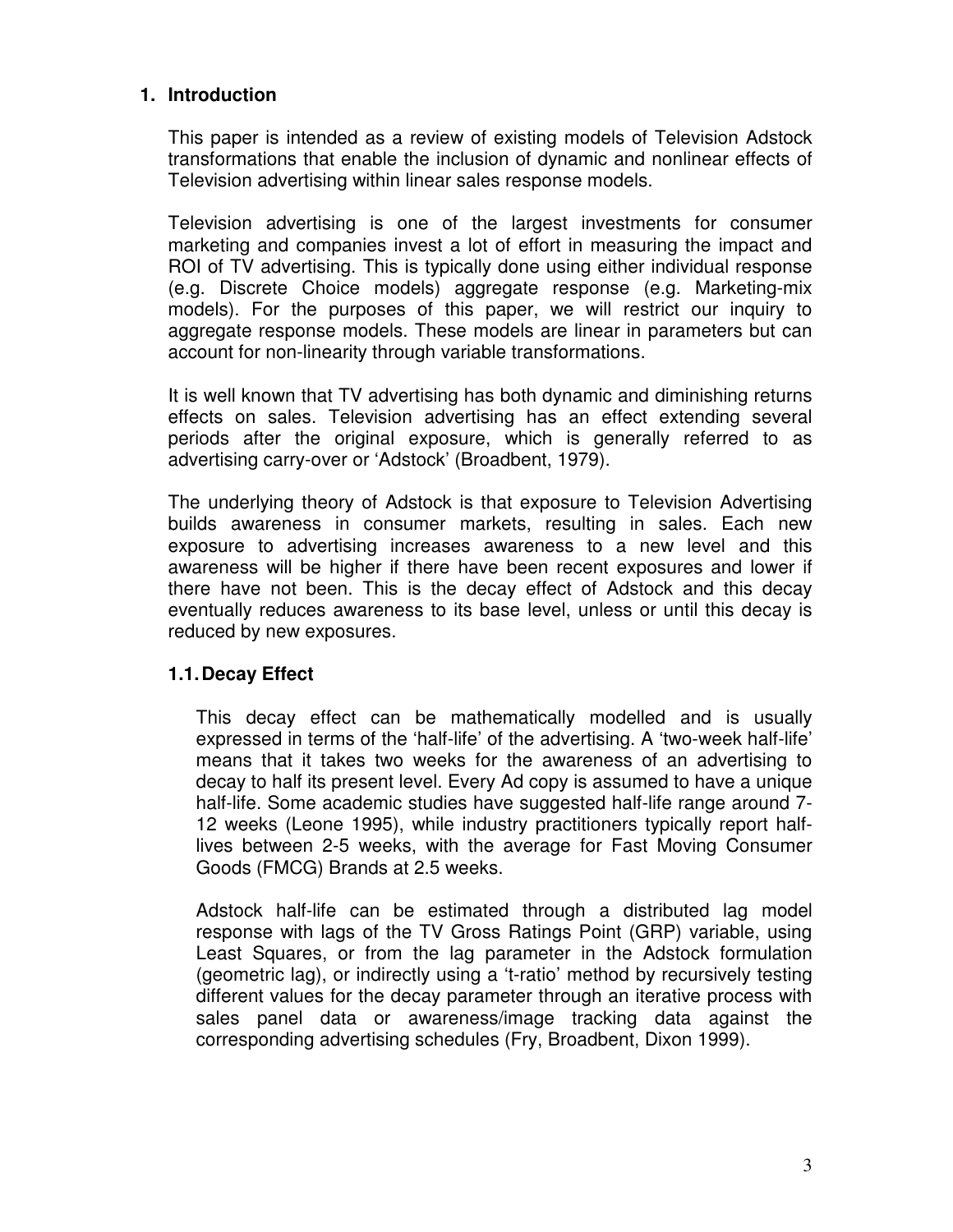## **1.2. Diminishing Returns Effect**

Advertising can also have diminishing returns to scale or in other words the relationship between advertising and demand can be nonlinear. For example, the effect of 200 GRPs of advertising in a week on demand for a brand maybe less than twice that achieved with 100 GRPs of advertising. Typically, each incremental amount of advertising causes a progressively lesser effect on demand increase. This is a result of advertising saturation.

The usual approach to account for saturation is to transform the advertising variable to a non-linear scale for example log or negative exponential transformations. It is this transformed variable that is used in the sales response models.

 $T_t$  can be transformed to an appropriate nonlinear form like the logistic or negative exponential distribution, depending upon the type of diminishing returns or 'saturation' effect the response function is believed to follow.

For example if advertising awareness followed a logarithmic distribution, then in a linear sales response model we would have:

$$
S_T = \beta Log (T_T) + \varepsilon_T \tag{1}
$$

Where  $S_T$  is sales at time T,  $T_T$  is the level of advertising GRPs at time T and  $\epsilon_{\text{T}}$  is the random error component. In this case for 100 GRPs and assuming  $\beta$  =1, the sales effect of advertising would be 4.6 units and for 200 GRPs the sales effect would be 5.3 units. Therefore, for a 100% increase in advertising we would only have a 15% increase in sales. Advertising typically has a lower elasticity than other elements of the marketing-mix. This is considered acceptable by Brand Managers since advertising is also believed to have a long-term positive effect on Brand Equity, which is usually not captured by most econometric models.

Several versions of Adstock transformation are applied in the industry, we will examine some popular models in the following sections.

### **2. Adstock Models**

### **2.1. Simple Decay-Effect Model**

Below is a simple formulation of the basic Adstock model of Broadbent (1979):

$$
A_t = T_t + \lambda A_{t-1} \qquad t=1,\ldots,n \tag{2}
$$

Where  $A_t$  is the Adstock at time t,  $T_t$  is the value of the advertising variable at time t and  $\lambda$  is the 'decay' or lag weight parameter. Inclusion of the  $A_{t-1}$  term,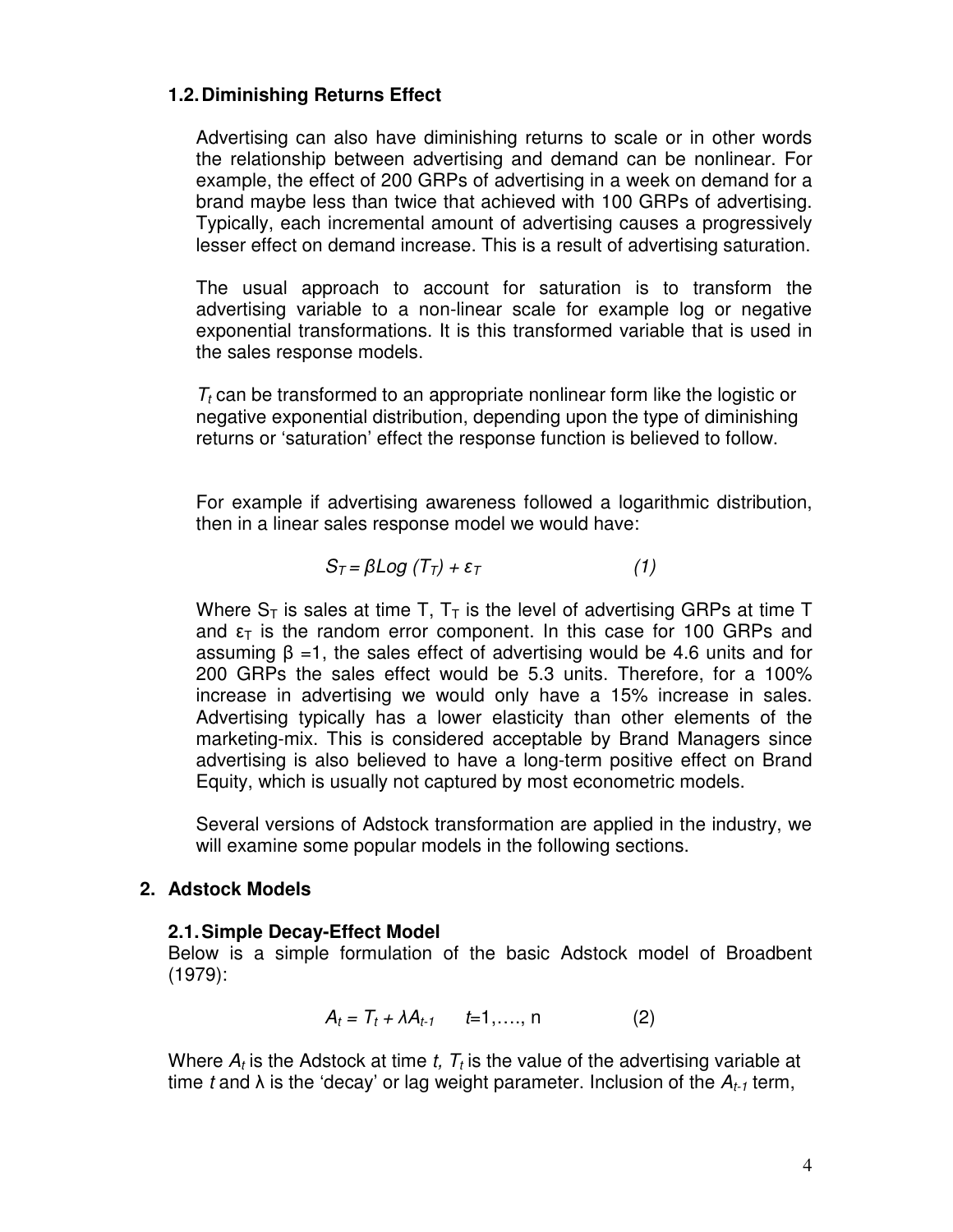imparts an infinite lag structure to this model, with the effect of the first Adstock term, approaching  $0$ , as t tends to  $\infty$ .

This is a simple decay model, because it captures only the dynamic effect of advertising, not the diminishing returns effect.

This model is also approximately equivalent to an infinite distributed lag model as shown below:

From (1) we have,  $A_t = T_t + \lambda A_{t-1}$ 

Recursively substituting and expanding we have,

$$
A_t = T_t + \lambda T_{t-1} + \lambda^2 T_{t-2} + ... \lambda^n T_{t-n}
$$
 (3)

Since  $\lambda$  is normally less than 1,  $\lambda^n$  will tend to 0 in limit as n tends to  $\infty$ . Therefore, this infinite polynomial distributed lag can be approximated by imposing a finite lag structure within an Almon distributed lag model (Almon 1965).

# **2.2. Log Decay Model**

The Log Decay model applies a straightforward logarithmic distribution to the advertising variable

$$
A_t = Log T_t + \lambda A_{t-1}
$$
 (4)

This is a relatively inflexible non-linear specification of the Adstock model, as it doesn't allow for varying saturation levels.

# **2.3. Negative Exponential Decay Model**

The below formulation applies a negative exponential distribution to the basic Adstock formula, using two parameters, the 'decay' or lag weight parameter  $\lambda$ and the learning rate or saturation parameter v.

$$
A_t = 1-e^{(\mathcal{N}Tt)} + \lambda A_{t-1}
$$
 (5)

This model is comparatively more flexible as different values of the parameter can be empirically tested in a response model to correctly measure the level of current advertising saturation.

# **2.4. Logistic (S-Curve) Decay Model**

Using a logistic distribution instead of negative exponential will impart an Sshape to the Adstock variable, implying an inflexion point or 'threshold' level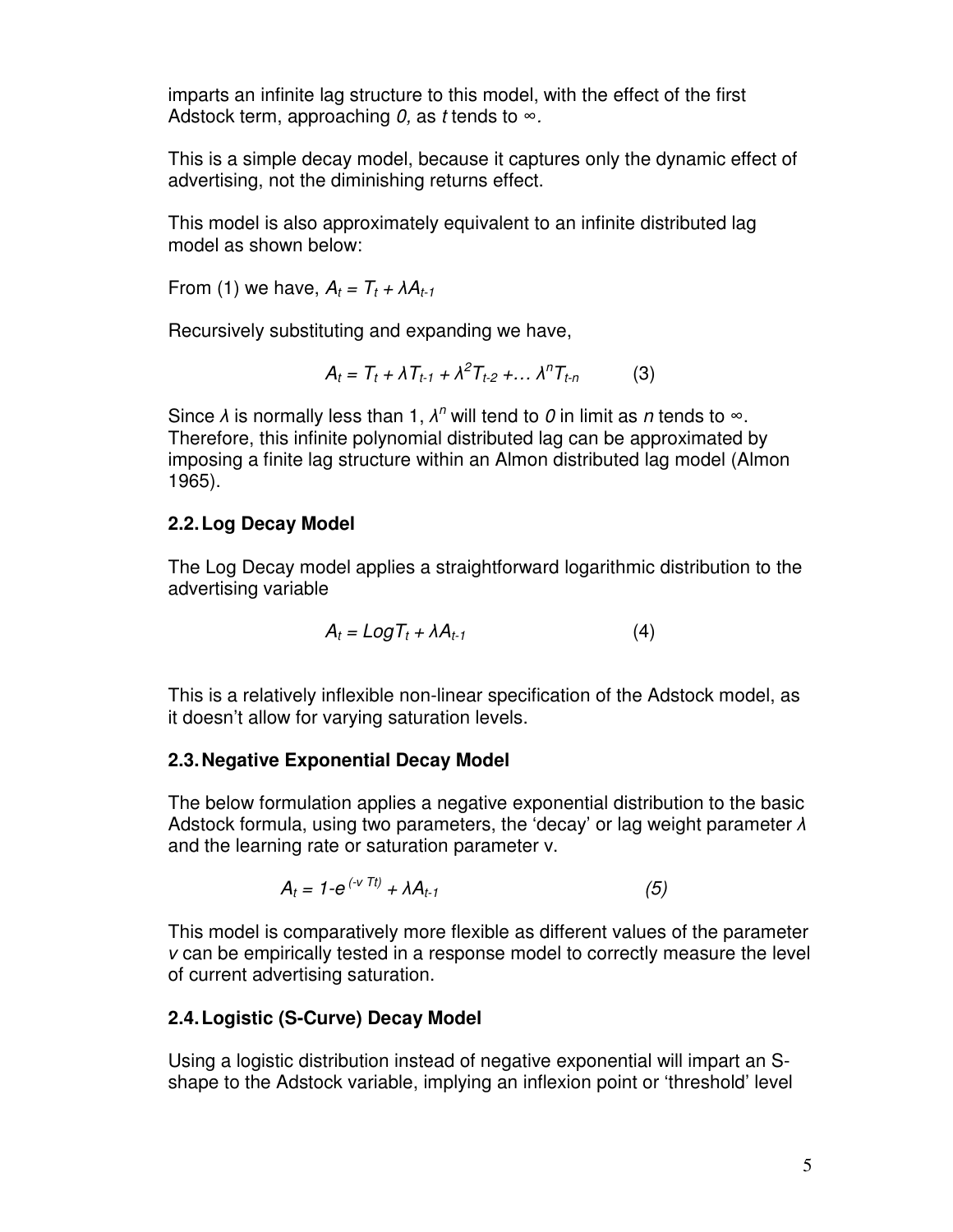of GRPs before diminishing returns set in. Below this threshold, the logistic function imparts exponential returns.

$$
A_t = 1/(1 + e^{(\nu Tt)}) + \lambda A_{t-1}
$$
 (6)

As in the negative exponential model, the parameter  $\nu$  can be used to model different saturation levels.

#### **3. Half-Life Estimation**

Advertising half-life,  $\eta$  is calculated in the same manner as estimating decay half-life for radioactive substances:

Assume that in time-period  $t+n$ ,  $A_t$  would have decayed to  $A_t/2$ . Therefore using equation (1) and assuming that no new advertising is present (so the first term in the equation equals zero),

$$
A_{t+1} = \lambda A_t \tag{7}
$$

In time period  $t+n$ , where n is the value of the half-life  $\eta$ , we have,

$$
A_{t+n} = A_t/2 \tag{8}
$$

Therefore from (3) and (4), and recursively substituting,

$$
A_t/2 = \lambda^n A_t \tag{9}
$$

And,

$$
\lambda^n = 1/2 \tag{10}
$$

Finally taking  $n$  as the value of the Half-Life  $n$ , we have,

$$
\eta = Log (0.5)/Log (\lambda) \tag{11}
$$

Different values for  $\lambda$  can be empirically tested in an econometric model to estimate the half-life for an advertising program.

For example, a  $\lambda$  of 0.25 implies a half-life of 2.4 weeks.

#### **4. Conclusion**

Adstock transformation is an efficient and effective technique to incorporate nonlinear and dynamic advertising effects in sales response models. The alternative option of building a dynamic nonlinear model is both computationally expensive and complex to estimate.